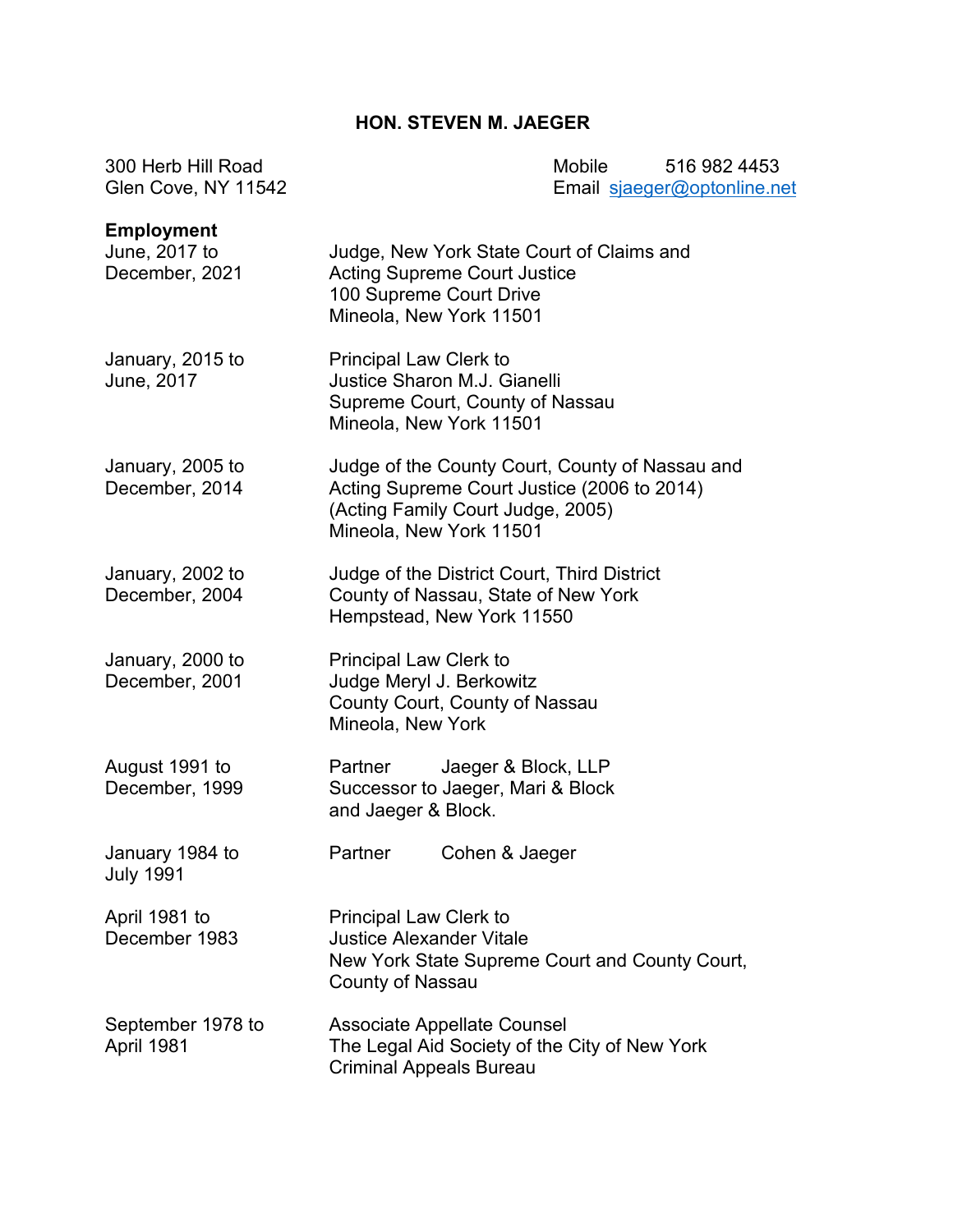| March 1977 to  | Attorney                              |
|----------------|---------------------------------------|
| September 1978 | Office of J. Jeffrey Weisenfeld, Esq. |
|                | New York, N.Y.                        |

#### **Professional Associations**

Bar Association of Nassau County Vice-Chair and Co-Chair, Judicial Section, 2004 to 2011. Nassau Lawyers' Association President, 2018-2019 Second Vice President, 2013 to 2015 Member, Board of Directors, 2011 to present New York State Bar Association Theodore Roosevelt American Inn of Court President, 2011-2012 Executive Committee, 2006 to present. County Judges Association of the State of New York Tenth Judicial District Representative, 2008 to 2014. Jewish Lawyers Association of Nassau County Member, Board of Directors Women's Bar Association of Nassau County

#### **Other Organizations and Activities**

Member, Kiwanis Club of the Nassau County Courthouses. Moot Court Judge, Bar Association of Nassau County, Nassau Academy of Law, 1993 to present. Board Member and Secretary, Huntington's Disease Society of America, Inc., 1997 to 2005; Legal Counsel, 1989 to 1999. President and Board Member, Greater New York/Long Island Chapter Huntington's Disease Society of America, Inc., 1991 to 1996. Former Arbitrator - American Arbitration Association and District Court, Nassau County, Compulsory Arbitration Program

Former Hearing Officer - Supreme Court, Nassau County - Small Claims Assessment Review.

#### **Bar Admissions**

New York State District of Columbia U.S. District Court - Southern and Eastern Districts of New York

U.S. Court of Appeals, Second Circuit

#### **Education**

- J.D. New York University School of Law
- B.A. University of Pennsylvania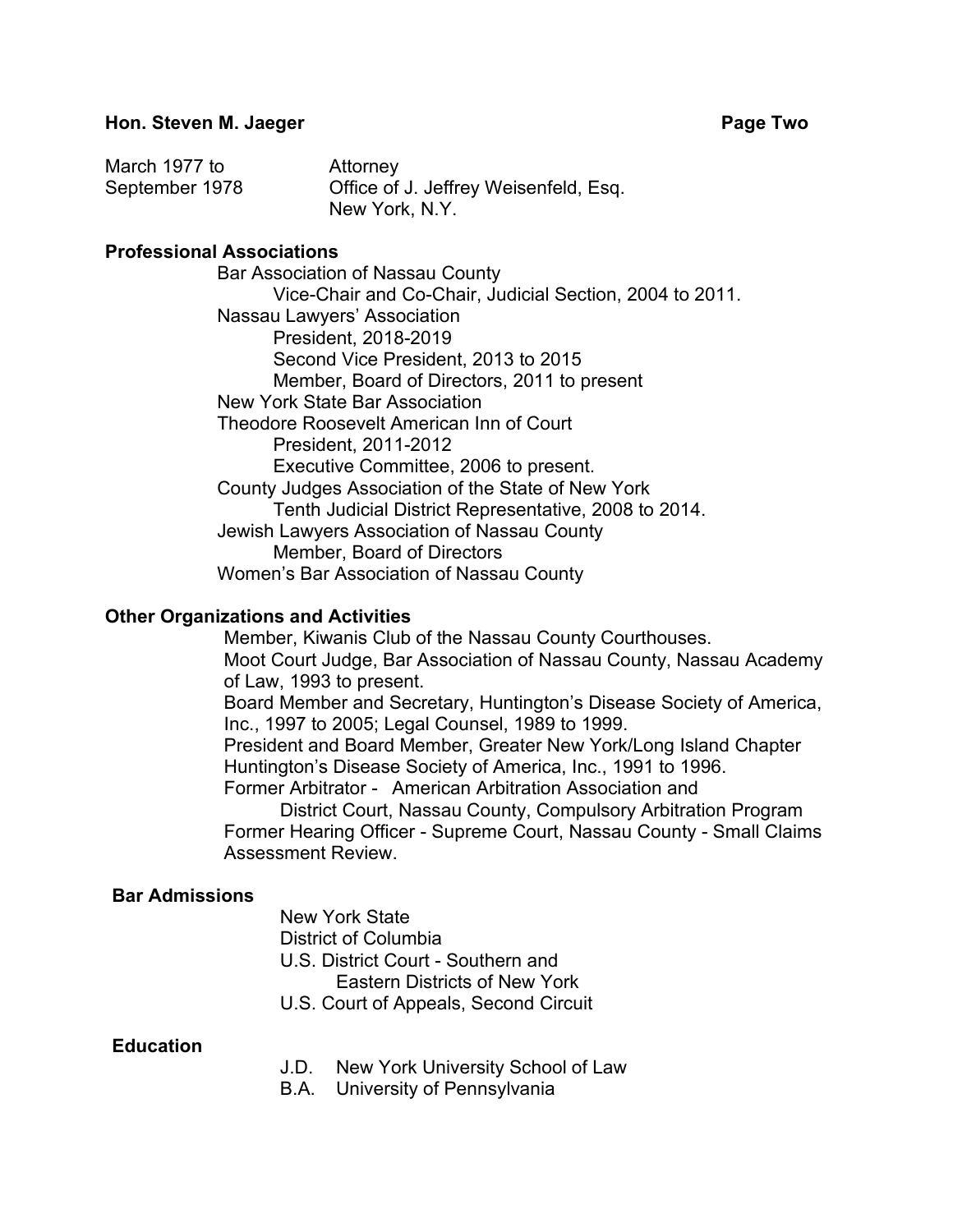# **Hon. Jerald S. Carter**



The Honorable Jerald Shirley Carter was first elected to the Nassau County District Court bench in November 1997. After receiving an appointment as an Acting Supreme Court Justice, he was re-elected in November 2007. He retired from the bench as the Senior Judge of the County Court in December 2017.

Judge Carter began his career prosecuting misdemeanor and felony cases at the Nassau County District Attorney's Office. After a decade of working with his father in private practice, he was appointed as Associate Justice for the Village of Hempstead. He served with distinction for six years until his elevation in April 1996 to the Nassau County District Court.

After excelling in criminal law and winning the Jurisprudence Criminal Justice Award, Judge Carter graduated sixth in a class of 126 from Howard University School of Law. Prior to Howard, he graduated cum laude from Fisk University, a historically black college in Tennessee, where he played varsity baseball and served as student body president,

Judge Carter serves on the Touro School of Law Board of Governors and the Holy Cross High School Board of Directors. He is a prior member of the Fisk University Board of Trustees and Chief Judge Judith Kaye's Probation Reform Task Force. He has received the "Outstanding Young Men in America Award;" the Norman Lent Award for judicial excellence; The NAACP Legal Leadership Award; the COBANC *Fidelis* Jury Award for distinguished service; and Honorary Law Enforcement Man of the Year.

An adjunct professor, Judge Carter taught various courses at Touro Law School, where he was recognized as the 2003 Adjunct Professor of the Year. He has appeared as a television legal analyst on *Court TV, Like It Is, The McCreary Report*, and *Rivera Live*.

The older son of Shirley and Eleanor Carter, Jerald Shirley Carter was born on January 27, 1952 in Harlem, New York. In 1956, following the birth of their second son, Kenneth David, the Carters moved to St. Albans, Queens. His parents, recognizing the value of education, sent Jerald to Holy Cross High School in Flushing. There he competed on the baseball team, played clarinet in the band, and developed a passion for justice that would inspire his later studies, career, and life.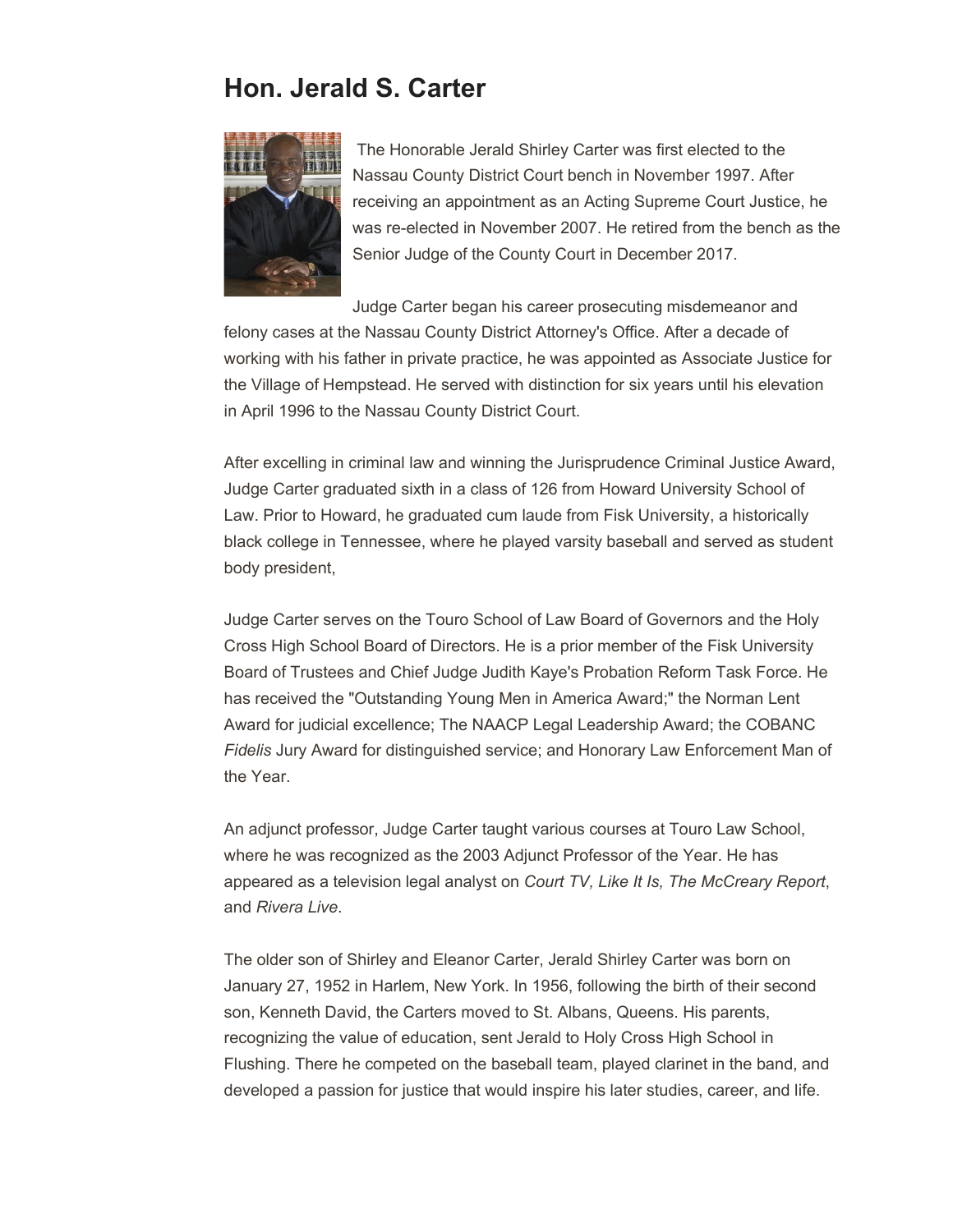

**1 OLD COUNTRY ROAD, SUITE 360 CARLE PLACE, NEW YORK 11514 TEL (516) 741-5222, FAX (516) 741-5212 MARSHAL@LAWMSA.COM WWW.LAWMSA.COM**

#### Curriculum Vitae for Marshal Shichtman

Marshal Shichtman has been an attorney for over 15 years, practicing in the areas of corporate, securities, finance, and family offices, primarily in the areas of capital markets and trade. The practice consists of both transactional and litigation, and Mr. Shichtman has participated in litigations in 12 states (both State and Federal), appeared before several Federal agencies, handled transactions in a multitude of states and over 25 countries in a diverse array of activities. These activities range from bringing small companies public (3 countries), intrastate, interstate and international estate



planning and corresponding family trusts, liaising with accountants, and acting as special counsel for matters outside the ordinary course of business (e.g. corporate investigations, mediation/arbitration between concerned parties, incident management, creation of controls and procedures and policies, etc.), but mostly sundry trade and corporate matters. Essentially, Mr. Shichtman represents people and those people's business interests, and Mr. Shichtman handles the matter within his competence or finds and manages counsel who can.

Educationally, Mr. Shichtman attained his undergraduate degree from Boston University, his law degree from Touro Law Center, his MBA in Finance from Long Island University, his LLM in International Taxation and Offshore Financial Centers from St. Thomas University, and studied for passing the bar at Oxford‐Brookes University in the United Kingdom. Mr. Shichtman is licensed to practice in the State of New York, 2<sup>nd</sup> Circuit Court of Appeals for the State of New York, the Eastern and Southern Federal Districts for the State of New York, and maintains a current practicing certificate in England and Wales. Prior to going to law school, Mr. Shichtman worked for several brokerage houses starting as a cold caller and working up to director of private placements and director of compliance.

Mr. Shichtman also works with several Not‐For‐Profit ("NFP") organizations and sits on the Board of Directors or as a Trustee for several NFPs, some of which are multimillion dollar organizations. Mr. Shichtman also participates in charitable events and helps to raise over \$30,000 annually through various events for charities and scholarship awards, and sits a committee member for the charitable arm of two NFPs allocating donations to worthy causes from the NFPs, and is the lead coordinator for two annual gala events to help raise funds and awareness, and co-coordinator for an annual golf outing.

Mr. Shichtman has made presentations for CLE on various topics from Naked Short Selling and Cryptocurrencies, to more sundry matters such as buying and selling a business, in addition to giving talks on financial planning and financial literacy to non‐lawyers.

Mr. Shichtman has been the subject of an article in the New York Law journal, and has been interviewed by the Wall Street Journal, and Coin Desk.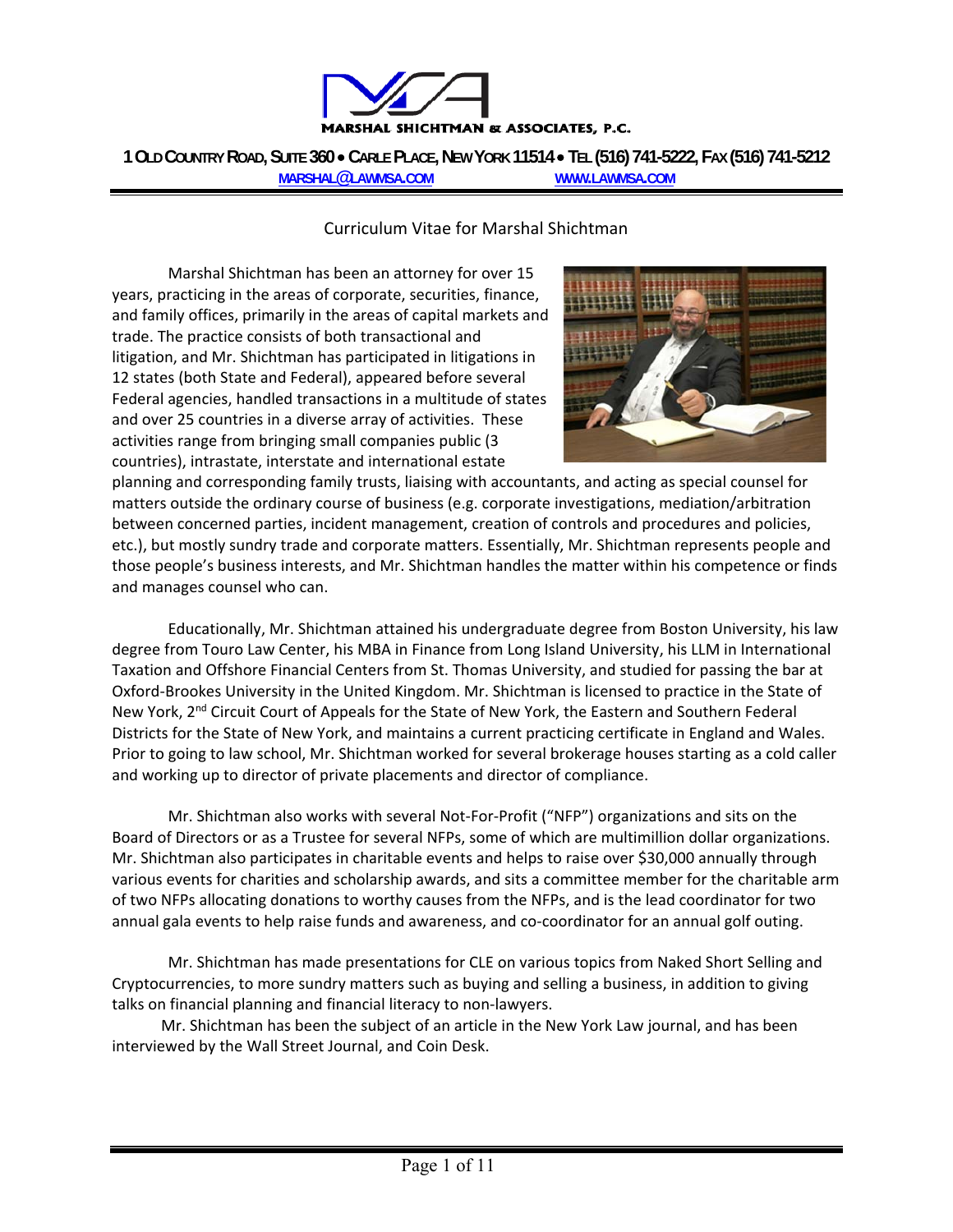#### Biography

Taniesha Allen is an associate attorney with the Hofstra Law Center for Children, Families, and the Law. She primarily assists low income families with SCPA 17-A guardianships. She also serves as attorney for AIP and court evaluator in Article 81 guardianships. In addition, Taniesha regularly serves as a volunteer attorney for the Nassau Suffolk Law Services Committee Volunteer Lawyers Project where she helps low income clients facing evictions. She received a Bachelor's degree in Business Administration and Economics from Stony Brook University in 2012 and her Juris Doctor from Hofstra University in 2016.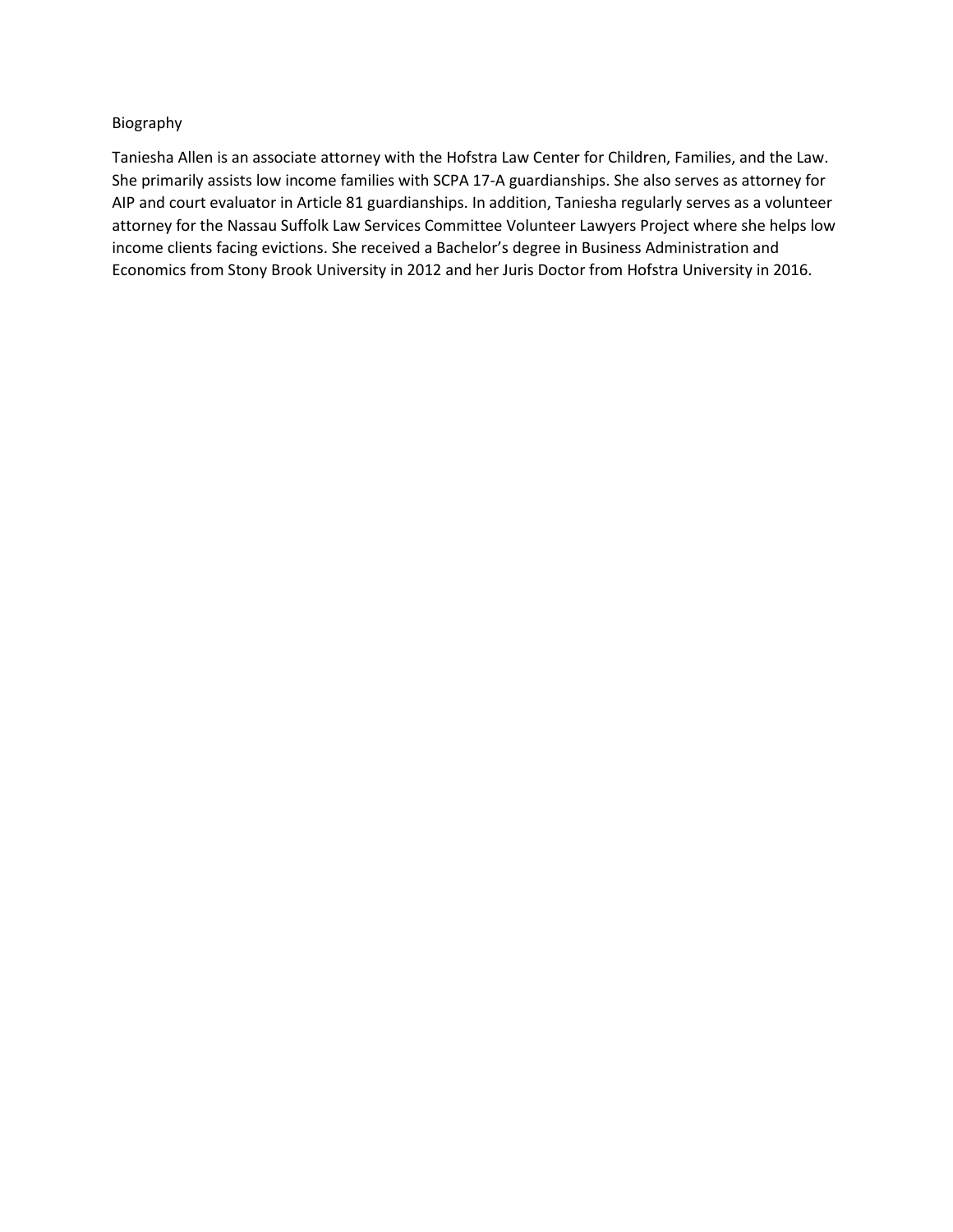585 Stewart Avenue Suite 306 Garden City, NY 11530 O: (516) 746-0180 F: (516) 794-1200 john@jmzesq.com

**John M. Zenir**

**Experience** 1992 – Present Private law Practice Garden City, N.Y.

#### **Matrimonial and Family Law**

- Nassau Family Court and Supreme Court Law Guardian and 18-B assigned counsel representing children and litigants in all areas of Family Law including Custody and Visitation, Neglect and Abuse, Juvenile Delinquency, Child and Spousal Support, and Guardianship.
- Perfected numerous Appeals in all areas of Family Law.
- Private representation of clients in all areas of Divorce including Equitable Distribution, Child and Spousal Support, and Custody and Visitation.
- Conduct trials and prepare motions in all areas of Matrimonial and Family Law.
- Recipient of 2007 Award of Excellence in the practice of Family Law from Nassau County Bar Association.
- Recipient of 1995 Pro Bono Attorney of the Year Award in Nassau County.
- Recipient of 1994 Pro Bono Attorney Award in Suffolk County.
- Chair, Nassau County Bar Association Lawyer Referral Committee.
- Chair, Family Court Law and Procedure Committee, Nassau County Bar Association.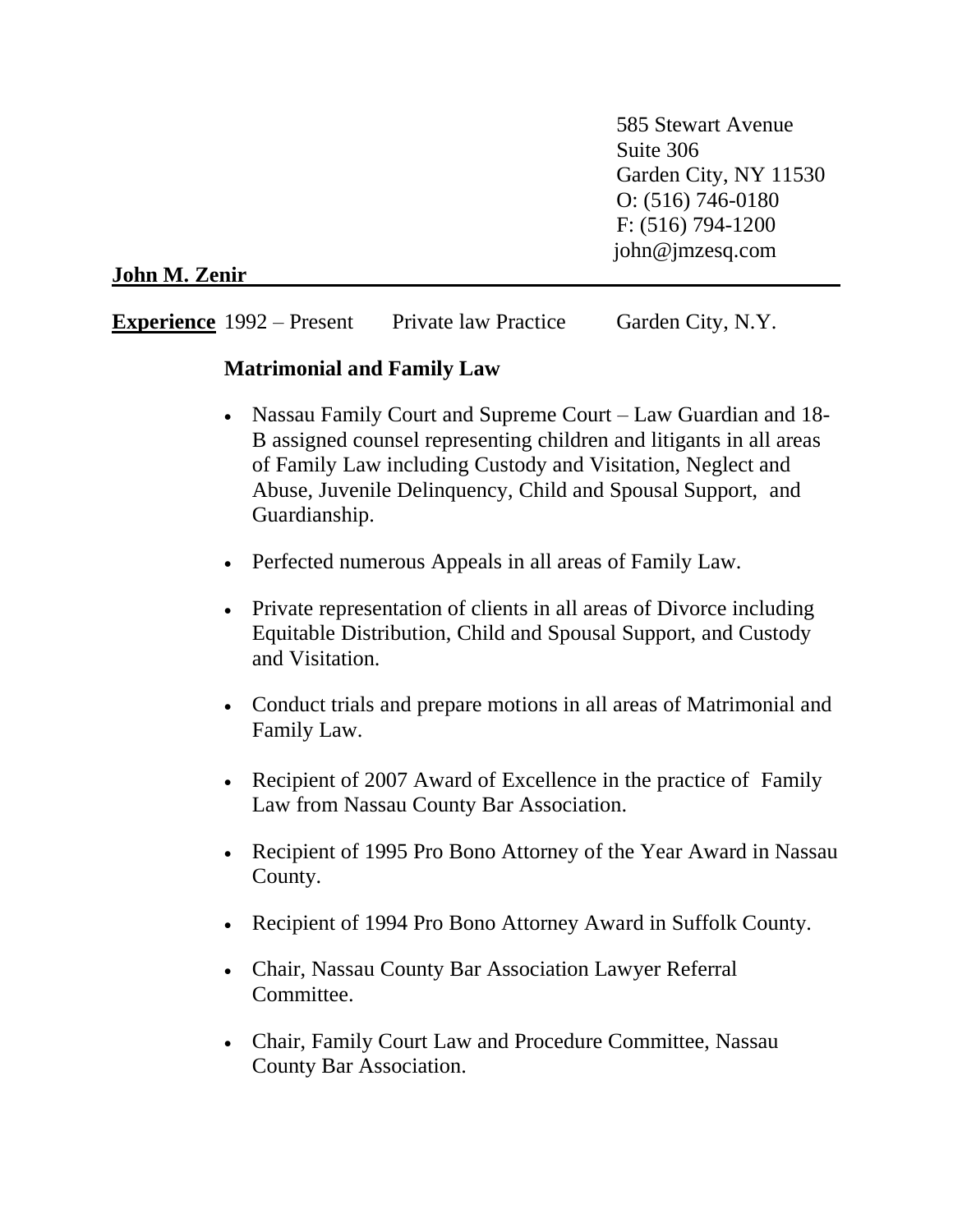- Co-Chair, Task Force Regarding the Nassau County Juvenile Detention Center.
- Member, Advisory Committee, Nassau Family Court Children's Center.
- Member, Advisory Committee, Nassau County Juvenile Detention Center.

1973 – 1992 Floor Systems Inc. Richmond Hill, N.Y.

# **Vice President/Part Owner**

- Develop janitorial supply business.
- Managed all phases of sales, marketing, and distribution.
- Conducted seminars and training sessions for groups of from 10 to 500 people.

# **Teaching Experience**

- St. Francis College, Brooklyn, N.Y. Criminal Justice, 1972
- Nassau Community College, Garden City, N.Y. Criminal Justice, 1973.
- LaGuardia Community College, Long Island City, N.Y. High School Equivalency, 1971 – 1972
- Sts. Joachim and Anne, Queens Village, N.Y.  $-7$ <sup>th</sup> and  $8$ <sup>th</sup> grade Social Science, 1969 – 1971.
- Opportunities Industrialization Center, Bronx, N.Y. High School Equivalency, 1971 – 1973.

# **Education**

• 1965 – 1969 Belmont Abbey College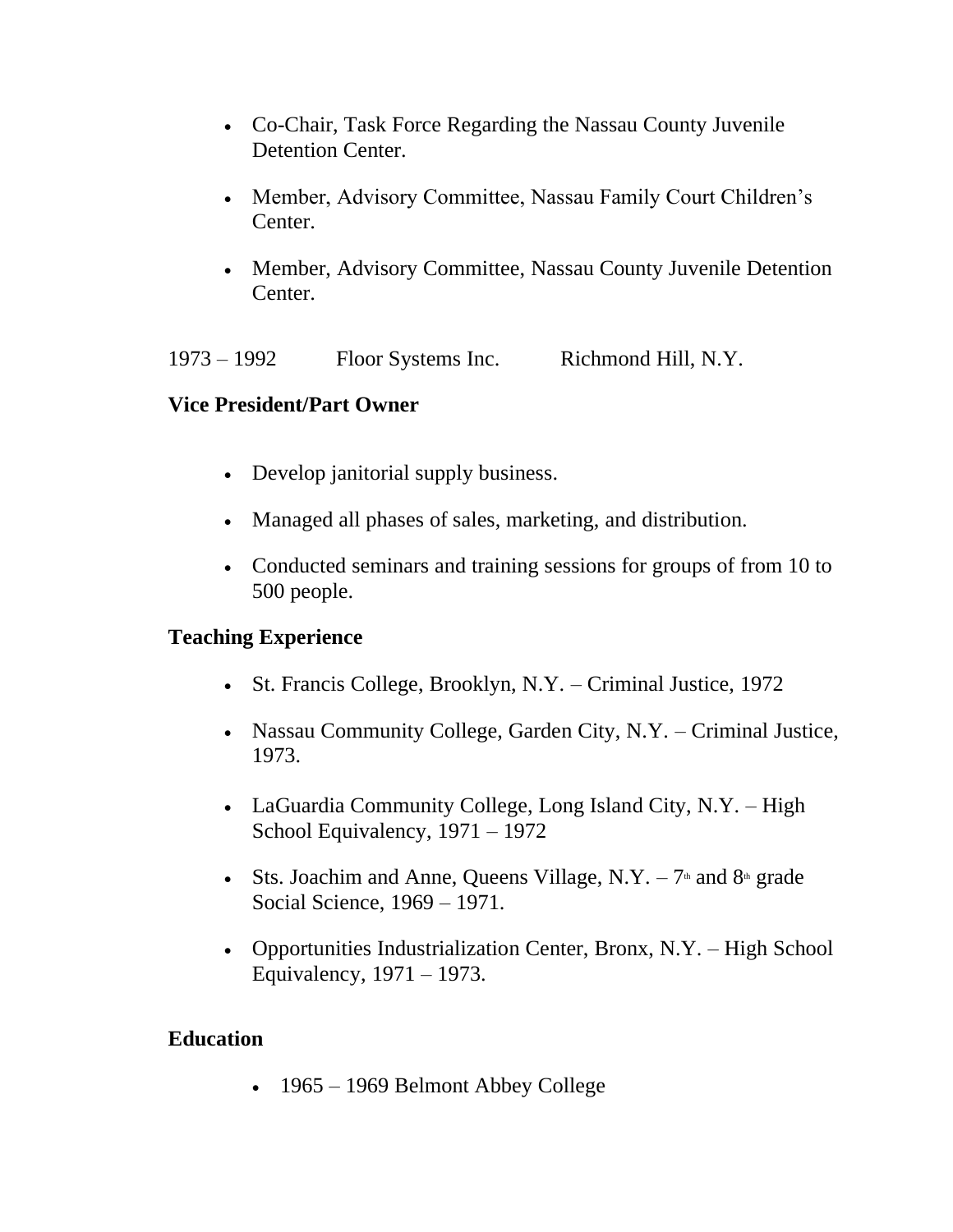B.A. History and Education Major.

- 1969 1972 John Jay College of Criminal Justice M.A. Criminal Justice
- $\cdot$  1984 1988 Touro Law School J.D. Member, Moot Court Board.

#### **Affiliations**

Nassau County Bar Association, New York State Bar Association, Family Law and Matrimonial Law Committees of the above Associations; Chair, Lawyer Referral Committee, 1997 – 1999 Nassau County Bar Association; Chair, Family Court Law and Procedure Committee, 2004 – 2006, Nassau County Bar Association; Member, Judiciary Committee of the Nassau County Bar Association (2004 – 2005). Member, New York State Defenders Association; Member, N.Y.S. Bar Association Committee on Children and the Law (2004- 2020); Member, Board of Directors of The Legal Aid Society of Nassau County (2004 – 2005); Member, Board of Directors of The Nassau County Bar Association (2010 – 2012).

| - Lecturer,    | Nassau Academy of Law                |
|----------------|--------------------------------------|
|                | Various Family Law Issues            |
|                | 1999-2005                            |
|                | <b>Appellate Practice CLE</b>        |
|                | <b>May 2008</b>                      |
|                | How to Win Your Case in Family Court |
|                | <b>May 2009</b>                      |
| - Participant, | NITA Trial Advocacy Seminar          |
|                | "Representing the Whole Child"       |
|                | <b>July 2005</b>                     |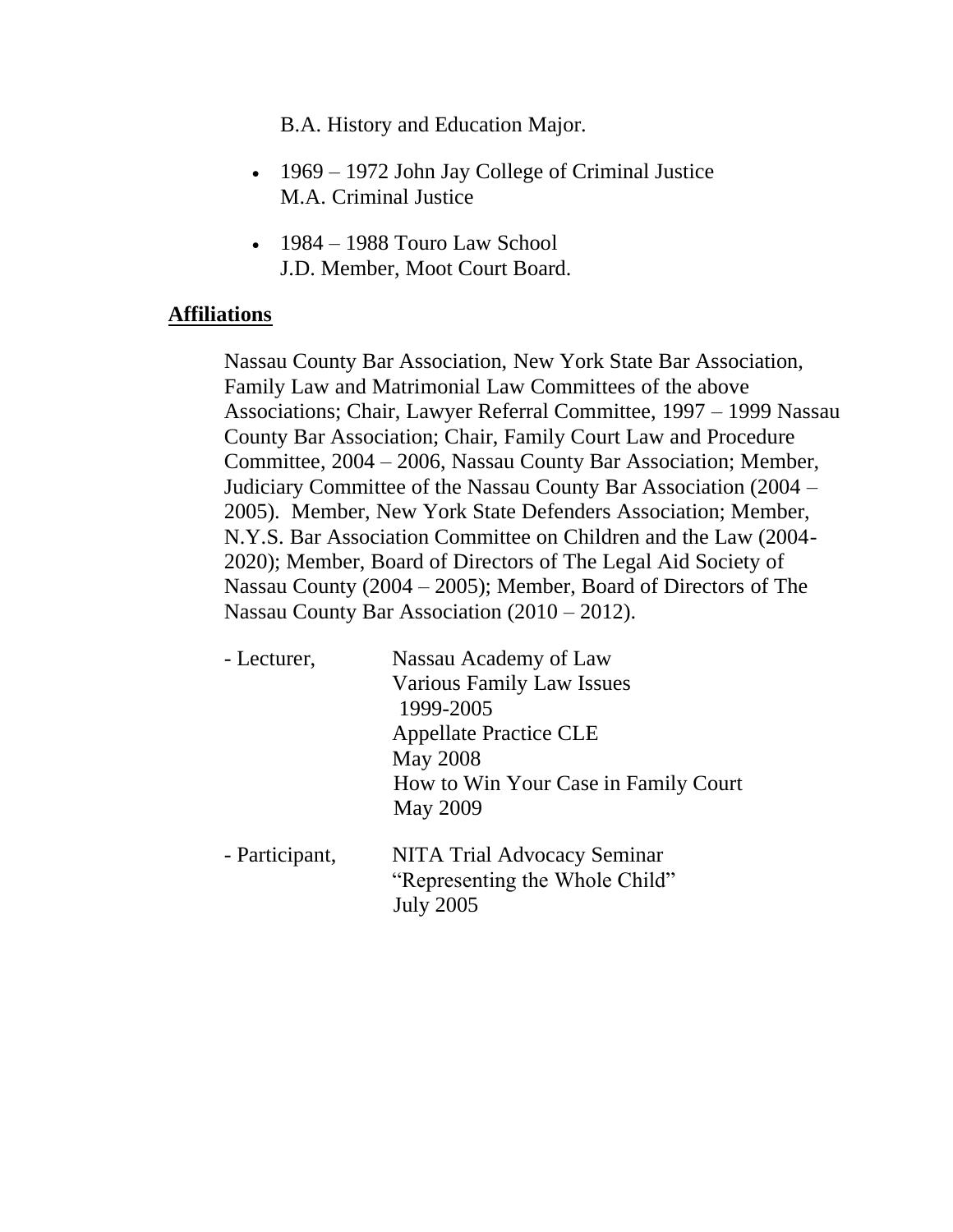

**Email:**

mberger@forchellilaw.com **Phone:** (516) 248-1700 **Fax:** (516) 248-1729



# MICHAEL A. BERGER

**Associate** 

Michael A. Berger is an associate in the Firm's Employment & Labor and Veterinary practice groups. He concentrates his practice on counseling and defending employers on various employment and labor law issues, including wage and hour, discrimination and retaliation.

In the Veterinary practice group, he represents both veterinary consolidators and individual practitioners in employment related matters, such as drafting Employee Handbooks, employment policies, and negotiating employment and severance agreements on behalf of both veterinarians and executives. Additionally, he counsels veterinarians on numerous compliance and regulatory issues, including the specific laws of states throughout the country.

Mr. Berger is admitted in New York, New Jersey and the U.S. District Courts for the Southern, Eastern and Western Districts of New York.

Immediately prior to joining our Firm, Mr. Berger was an associate at a Long Island-based labor law firm. Prior to that, he was an associate at a New York City firm.

Mr. Berger served as a legal fellow to the Hon. Sandra L. Sgroi, Appellate Division, Second Department; a volunteer at Nassau/Suffolk Law Services: Volunteer Lawyers Project; a legal intern at the Law Reform Advocacy Clinic at his law school and at the New York State Office of the Attorney General; and as a law clerk to the Hon. Joseph A. Zayas, Supreme Court of the State of New York, Criminal Term.

Mr. Berger earned his J.D. from the Maurice A. Deane School of Law at Hofstra University, where he was a Book Review

Editor for the *Journal of International Business and Law*. In 2013, he published a Note and Book Review. Mr. Berger received his B.A. from the University of Pittsburgh, College of Arts & Sciences.

# **PRACTICE AREAS**

- Employment & Labor
- Litigation
- Veterinary

#### **EDUCATION**

- Maurice A. Deane School of Law, Hofstra University, J.D., 2013
- University of Pittsburgh, Kenneth P. Dietrich School of Arts & Sciences, B.A., 2010